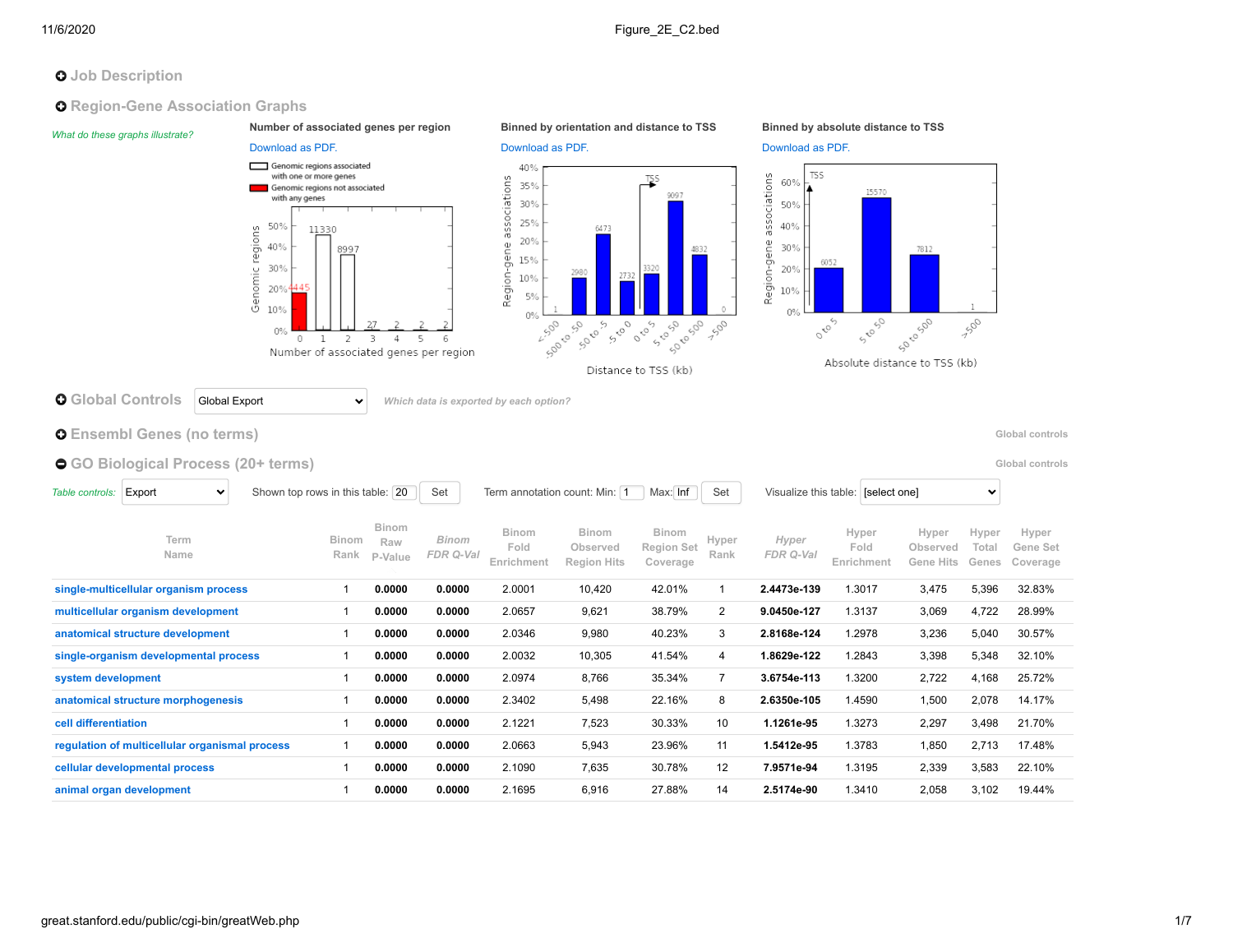| Term<br>Name                                          | <b>Binom</b><br>Rank | <b>Binom</b><br>Raw<br>P-Value | Binom<br>FDR Q-Val | <b>Binom</b><br>Fold<br>Enrichment | <b>Binom</b><br>Observed<br><b>Region Hits</b> | <b>Binom</b><br><b>Region Set</b><br>Coverage | Hyper<br>Rank | Hyper<br>FDR Q-Val | Hyper<br>Fold<br>Enrichment | Hyper<br>Observed<br>Gene Hits | Hyper<br>Total<br>Genes | Hyper<br>Gene Set<br>Coverage |
|-------------------------------------------------------|----------------------|--------------------------------|--------------------|------------------------------------|------------------------------------------------|-----------------------------------------------|---------------|--------------------|-----------------------------|--------------------------------|-------------------------|-------------------------------|
| tissue development                                    |                      | 0.0000                         | 0.0000             | 2.4020                             | 4,330                                          | 17.46%                                        | 15            | 1.3586e-79         | 1.4565                      | 1,171                          | 1,625                   | 11.06%                        |
| nervous system development                            |                      | 0.0000                         | 0.0000             | 2.2183                             | 5,305                                          | 21.39%                                        | 16            | 1.6188e-77         | 1.3856                      | 1,493                          | 2,178                   | 14.10%                        |
| regulation of developmental process                   |                      | 0.0000                         | 0.0000             | 2.1940                             | 5,630                                          | 22.70%                                        | 17            | 1.1891e-73         | 1.3580                      | 1,601                          | 2,383                   | 15.13%                        |
| neurogenesis                                          |                      | 0.0000                         | 0.0000             | 2.2714                             | 4,027                                          | 16.23%                                        | 18            | 1.5015e-73         | 1.4522                      | 1,105                          | 1,538                   | 10.44%                        |
| regulation of signaling                               |                      | 0.0000                         | 0.0000             | 2.0223                             | 6,271                                          | 25.28%                                        | 19            | 1.3925e-72         | 1.3059                      | 2,008                          | 3,108                   | 18.97%                        |
| regulation of cell communication                      |                      | 0.0000                         | 0.0000             | 2.0176                             | 6,220                                          | 25.08%                                        | 20            | 3.0463e-72         | 1.3064                      | 1,994                          | 3,085                   | 18.84%                        |
| regulation of multicellular organismal<br>development |                      | 0.0000                         | 0.0000             | 2.2143                             | 4,417                                          | 17.81%                                        | 21            | 4.3188e-72         | 1.4129                      | 1,254                          | 1,794                   | 11.85%                        |
| positive regulation of metabolic process              |                      | 0.0000                         | 0.0000             | 2.0810                             | 6,355                                          | 25.62%                                        | 23            | 1.9676e-67         | 1.2950                      | 1,990                          | 3,106                   | 18.80%                        |
| generation of neurons                                 |                      | 0.0000                         | 0.0000             | 2.2925                             | 3,805                                          | 15.34%                                        | 24            | 6.1038e-67         | 1.4507                      | 1,017                          | 1,417                   | 9.61%                         |
| animal organ morphogenesis                            |                      | 0.0000                         | 0.0000             | 2.6123                             | 3,002                                          | 12.10%                                        | 26            | 6.7155e-66         | 1.5443                      | 735                            | 962                     | 6.94%                         |

 $\Box$ 

The test set of 24,805 genomic regions picked 10,585 (49%) of all 21,395 genes.<br>*GO Biological Process* has 13,090 terms covering 17,925 (84%) of all 21,395 genes, and 1,163,819 term - gene associations.<br>13,090 ontology te

**[GO Cellular Component](https://great-help.atlassian.net/wiki/spaces/GREAT/Gene+Ontology) (20+ terms) [Global controls](http://great.stanford.edu/public/cgi-bin/greatWeb.php#global_controls_header) Global controls Global controls** 

| Table controls:         | Export<br>$\checkmark$           | Shown top rows in this table: 20 |                                | Set                       | Term annotation count: Min: 1      |                                                | Max: Inf                                      | Set           | Visualize this table: [select one] |                             |                                       | $\checkmark$            |                               |
|-------------------------|----------------------------------|----------------------------------|--------------------------------|---------------------------|------------------------------------|------------------------------------------------|-----------------------------------------------|---------------|------------------------------------|-----------------------------|---------------------------------------|-------------------------|-------------------------------|
|                         | Term<br>Name                     | <b>Binom</b><br>Rank             | <b>Binom</b><br>Raw<br>P-Value | <b>Binom</b><br>FDR Q-Val | <b>Binom</b><br>Fold<br>Enrichment | <b>Binom</b><br>Observed<br><b>Region Hits</b> | <b>Binom</b><br><b>Region Set</b><br>Coverage | Hyper<br>Rank | Hyper<br>FDR Q-Val                 | Hyper<br>Fold<br>Enrichment | Hyper<br>Observed<br><b>Gene Hits</b> | Hyper<br>Total<br>Genes | Hyper<br>Gene Set<br>Coverage |
| anchoring junction      |                                  | 44                               | 1.1968e-173                    | 4.6077e-172               | 2.3923                             | 1,316                                          | 5.31%                                         | 30            | 4.3661e-22                         | 1.4327                      | 370                                   | 522                     | 3.50%                         |
| adherens junction       |                                  | 46                               | 3.8450e-162                    | 1.4160e-160               | 2.3630                             | 1,260                                          | 5.08%                                         | 32            | 7.0055e-20                         | 1.4185                      | 353                                   | 503                     | 3.33%                         |
|                         | transcription factor complex     | 48                               | 7.2550e-142                    | 2.5604e-140               | 2.4867                             | 1,002                                          | 4.04%                                         | 72            | 7.8103e-11                         | 1.3566                      | 249                                   | 371                     | 2.35%                         |
| cell-cell junction      |                                  | 51                               | 1.2686e-134                    | 4.2137e-133               | 2.2404                             | 1,169                                          | 4.71%                                         | 31            | 2.6072e-21                         | 1.4532                      | 330                                   | 459                     | 3.12%                         |
| actin cytoskeleton      |                                  | 59                               | 1.0631e-124                    | 3.0523e-123               | 2.2776                             | 1,047                                          | 4.22%                                         | 33            | 1.3543e-19                         | 1.4386                      | 321                                   | 451                     | 3.03%                         |
| focal adhesion          |                                  | 60                               | 2.4568e-122                    | 6.9363e-121               | 2.3881                             | 934                                            | 3.77%                                         | 62            | 3.4409e-12                         | 1.3719                      | 262                                   | 386                     | 2.48%                         |
|                         | cell-substrate adherens junction | 63                               | 7.6843e-121                    | 2.0662e-119               | 2.3706                             | 936                                            | 3.77%                                         | 66            | 6.6771e-12                         | 1.3647                      | 264                                   | 391                     | 2.49%                         |
| cell-substrate junction |                                  | 64                               | 1.6481e-119                    | 4.3623e-118               | 2.3486                             | 943                                            | 3.80%                                         | 65            | 6.3816e-12                         | 1.3628                      | 267                                   | 396                     | 2.52%                         |
| cell body               |                                  | 70                               | 3.1652e-100                    | 7.6597e-99                | 2.0183                             | 1,107                                          | 4.46%                                         | 49            | 8.4962e-16                         | 1.3671                      | 349                                   | 516                     | 3.30%                         |
| extracellular matrix    |                                  | 71                               | 9.1001e-99                     | 2.1712e-97                | 2.0050                             | 1,109                                          | 4.47%                                         | 50            | 1.2318e-15                         | 1.3589                      | 359                                   | 534                     | 3.39%                         |
| cell leading edge       |                                  | 72                               | 2.8389e-95                     | 6.6792e-94                | 2.1694                             | 889                                            | 3.58%                                         | 67            | 7.5375e-12                         | 1.3771                      | 248                                   | 364                     | 2.34%                         |
| neuronal cell body      |                                  | 76                               | 1.8748e-88                     | 4.1788e-87                | 2.0213                             | 974                                            | 3.93%                                         | 53            | 1.0770e-13                         | 1.3688                      | 300                                   | 443                     | 2.83%                         |
| axon                    |                                  | 77                               | 8.3800e-88                     | 1.8436e-86                | 2.0045                             | 987                                            | 3.98%                                         | 34            | 1.4595e-19                         | 1.4471                      | 310                                   | 433                     | 2.93%                         |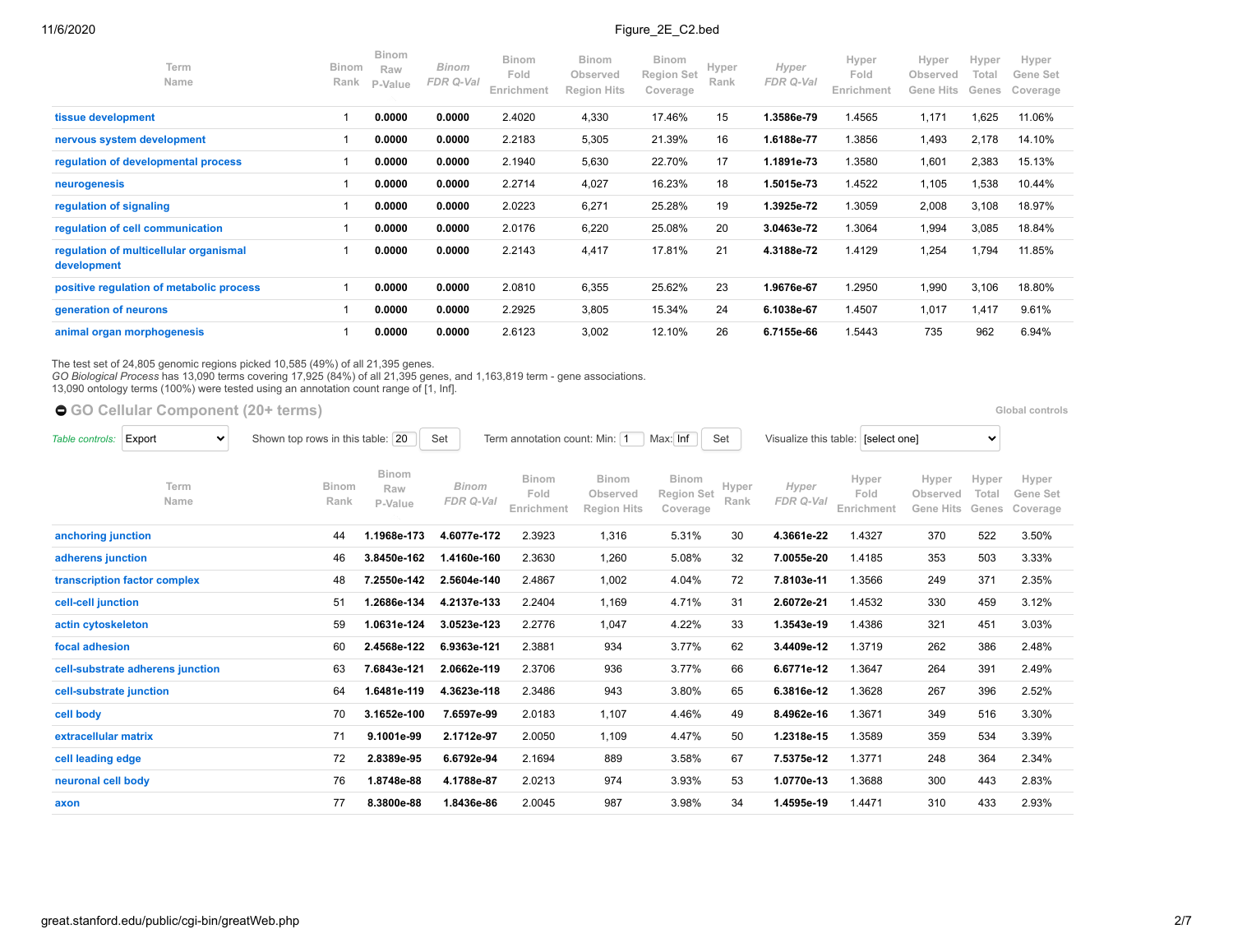| Term<br>Name                    | <b>Binom</b><br>Rank | <b>Binom</b><br>Raw<br>P-Value | <b>Binom</b><br>FDR Q-Val | <b>Binom</b><br>Fold<br>Enrichment | <b>Binom</b><br>Observed<br><b>Region Hits</b> | <b>Binom</b><br><b>Region Set</b><br>Coverage | Hyper<br>Rank | Hyper<br>FDR Q-Val | Hyper<br>Fold<br>Enrichment | Hyper<br>Observed<br>Gene Hits | Hyper<br>Total | Hyper<br>Gene Set<br>Genes Coverage |
|---------------------------------|----------------------|--------------------------------|---------------------------|------------------------------------|------------------------------------------------|-----------------------------------------------|---------------|--------------------|-----------------------------|--------------------------------|----------------|-------------------------------------|
| cell projection membrane        | 83                   | 1.9502e-74                     | 3.9803e-73                | 2.2394                             | 647                                            | 2.61%                                         | 106           | 1.7782e-7          | 1.3378                      | 184                            | 278            | 1.74%                               |
| membrane raft                   | 88                   | 2.2844e-68                     | 4.3974e-67                | 2.0767                             | 704                                            | 2.84%                                         | 46            | 2.7629e-17         | 1.4963                      | 228                            | 308            | 2.15%                               |
| cytoplasmic region              | 89                   | 3.2257e-68                     | 6.1397e-67                | 2.0674                             | 710                                            | 2.86%                                         | 102           | 1.2621e-7          | 1.3129                      | 215                            | 331            | 2.03%                               |
| cell cortex                     | 91                   | 5.2806e-67                     | 9.8300e-66                | 2.1655                             | 626                                            | 2.52%                                         | 121           | 2.3952e-6          | 1.3127                      | 176                            | 271            | 1.66%                               |
| extrinsic component of membrane | 98                   | 1.2844e-60                     | 2.2201e-59                | 2.1254                             | 590                                            | 2.38%                                         | 73            | 1.3188e-10         | 1.4119                      | 190                            | 272            | 1.79%                               |
| ruffle                          | 99                   | 1.9145e-59                     | 3.2760e-58                | 2.4261                             | 437                                            | 1.76%                                         | 148           | 4.7796e-4          | 1.3144                      | 106                            | 163            | 1.00%                               |
| apical plasma membrane          | 100                  | 2.0046e-59                     | 3.3957e-58                | 2.0117                             | 660                                            | 2.66%                                         | 57            | 6.0984e-13         | 1.4351                      | 213                            | 300            | 2.01%                               |

The test set of 24,805 genomic regions picked 10,585 (49%) of all 21,395 genes.<br>*GO Cellular Component* has 1,694 terms covering 19,074 (89%) of all 21,395 genes, and 371,380 term - gene associations.<br>1,694 ontology terms

● [GO Molecular Function](https://great-help.atlassian.net/wiki/spaces/GREAT/Gene+Ontology) (20+ terms) **Blooman Controls and Controls and Controls Clobal controls <b>Global controls** 

| Table controls:      | Shown top rows in this table: 20<br>Export<br>$\checkmark$                        |                      |                         | Set                       | Term annotation count: Min: 1 |                                                | Max: Inf                                      | Set            | Visualize this table: [select one] |                             |                                       | $\checkmark$            |                               |
|----------------------|-----------------------------------------------------------------------------------|----------------------|-------------------------|---------------------------|-------------------------------|------------------------------------------------|-----------------------------------------------|----------------|------------------------------------|-----------------------------|---------------------------------------|-------------------------|-------------------------------|
|                      | Term<br>Name                                                                      | <b>Binom</b><br>Rank | Binom<br>Raw<br>P-Value | <b>Binom</b><br>FDR Q-Val | Binom<br>Fold<br>Enrichment   | <b>Binom</b><br>Observed<br><b>Region Hits</b> | <b>Binom</b><br><b>Region Set</b><br>Coverage | Hyper<br>Rank  | Hyper<br>FDR Q-Val                 | Hyper<br>Fold<br>Enrichment | Hyper<br>Observed<br><b>Gene Hits</b> | Hyper<br>Total<br>Genes | Hyper<br>Gene Set<br>Coverage |
|                      | sequence-specific DNA binding                                                     | $\mathbf{1}$         | 0.0000                  | 0.0000                    | 2.7571                        | 3,118                                          | 12.57%                                        | 3              | 3.3153e-49                         | 1.4516                      | 767                                   | 1,068                   | 7.25%                         |
|                      | RNA polymerase II transcription factor activity,<br>sequence-specific DNA binding | 1                    | 0.0000                  | 0.0000                    | 2.7562                        | 2,390                                          | 9.64%                                         | 4              | 3.2749e-48                         | 1.5278                      | 579                                   | 766                     | 5.47%                         |
|                      | transcription regulatory region DNA binding                                       | 1                    | 0.0000                  | 0.0000                    | 2.7293                        | 2,648                                          | 10.68%                                        | 5              | 2.5564e-46                         | 1.4797                      | 653                                   | 892                     | 6.17%                         |
|                      | regulatory region DNA binding                                                     | $\mathbf{1}$         | 0.0000                  | 0.0000                    | 2.7281                        | 2,650                                          | 10.68%                                        | 6              | 2.7101e-46                         | 1.4786                      | 654                                   | 894                     | 6.18%                         |
| binding              | RNA polymerase II regulatory region DNA                                           | 1                    | 0.0000                  | 0.0000                    | 2.8352                        | 2,072                                          | 8.35%                                         | $\overline{7}$ | 4.6393e-46                         | 1.5550                      | 507                                   | 659                     | 4.79%                         |
| specific DNA binding | RNA polymerase II regulatory region sequence-                                     | $\mathbf{1}$         | 0.0000                  | 0.0000                    | 2.8489                        | 2,070                                          | 8.35%                                         | 8              | 4.5715e-46                         | 1.5560                      | 505                                   | 656                     | 4.77%                         |
| specific DNA binding | transcription regulatory region sequence-                                         | 1                    | 0.0000                  | 0.0000                    | 2.7753                        | 2,263                                          | 9.12%                                         | 9              | 2.6241e-45                         | 1.5194                      | 557                                   | 741                     | 5.26%                         |
| binding              | sequence-specific double-stranded DNA                                             | $\mathbf 1$          | 0.0000                  | 0.0000                    | 2.7241                        | 2,303                                          | 9.28%                                         | 10             | 2.0639e-41                         | 1.4866                      | 570                                   | 775                     | 5.38%                         |
|                      | double-stranded DNA binding                                                       | 1                    | 0.0000                  | 0.0000                    | 2.6378                        | 2,373                                          | 9.57%                                         | 12             | 1.3160e-36                         | 1.4380                      | 604                                   | 849                     | 5.71%                         |
| <b>DNA binding</b>   | transcription factor activity, sequence-specific                                  | 1                    | 0.0000                  | 0.0000                    | 2.4487                        | 2,905                                          | 11.71%                                        | 18             | 1.7001e-26                         | 1.3190                      | 755                                   | 1.157                   | 7.13%                         |
| enzyme binding       |                                                                                   | 1                    | 0.0000                  | 0.0000                    | 2.0282                        | 3,605                                          | 14.53%                                        | 19             | 1.9478e-26                         | 1.2430                      | 1.182                                 | 1,922                   | 11.17%                        |
| <b>DNA binding</b>   |                                                                                   | 1                    | 0.0000                  | 0.0000                    | 2.2651                        | 4,365                                          | 17.60%                                        | 22             | 1.0928e-23                         | 1.2187                      | 1,271                                 | 2,108                   | 12.01%                        |
|                      | macromolecular complex binding                                                    | 19                   | 2.7995e-315             | 6.0866e-313               | 2.1242                        | 2,971                                          | 11.98%                                        | 27             | 5.5151e-19                         | 1.2373                      | 906                                   | 1,480                   | 8.56%                         |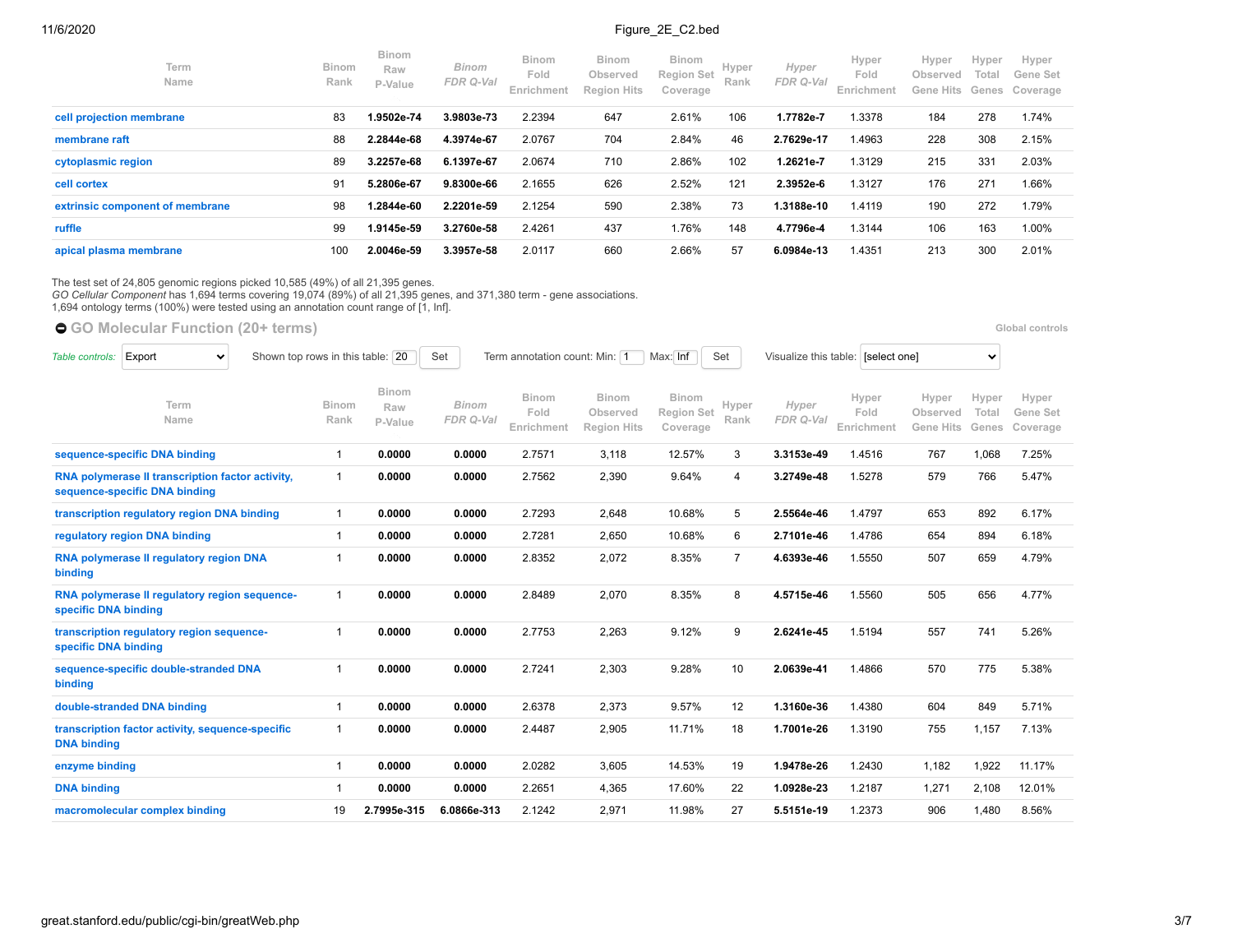| Term<br>Name                                                                                                          | <b>Binom</b><br>Rank | <b>Binom</b><br>Raw<br>P-Value | <b>Binom</b><br>FDR Q-Val | <b>Binom</b><br>Fold<br>Enrichment | <b>Binom</b><br>Observed<br><b>Region Hits</b> | <b>Binom</b><br><b>Region Set</b><br>Coverage | Hyper<br>Rank | Hyper<br>FDR Q-Val | Hyper<br>Fold<br>Enrichment | Hyper<br>Observed<br>Gene Hits | Hyper<br>Total<br>Genes | Hyper<br>Gene Set<br>Coverage |
|-----------------------------------------------------------------------------------------------------------------------|----------------------|--------------------------------|---------------------------|------------------------------------|------------------------------------------------|-----------------------------------------------|---------------|--------------------|-----------------------------|--------------------------------|-------------------------|-------------------------------|
| transcription factor activity, RNA polymerase II<br>core promoter proximal region sequence-<br>specific binding       | 23                   | 2.6800e-264                    | 4.8136e-262               | 2.8965                             | 1,430                                          | 5.76%                                         | 13            | 8.0953e-35         | 1.6018                      | 336                            | 424                     | 3.17%                         |
| transcriptional activator activity, RNA<br>polymerase II transcription regulatory region<br>sequence-specific binding | 24                   | 2.9772e-245                    | 5.1245e-243               | 2.8222                             | 1,384                                          | 5.58%                                         | 11            | 3.6409e-37         | 1.6247                      | 336                            | 418                     | 3.17%                         |
| core promoter proximal region DNA binding                                                                             | 26                   | 3.5868e-222                    | 5.6989e-220               | 2.7823                             | 1,285                                          | 5.18%                                         | 15            | 3.5019e-28         | 1.5556                      | 314                            | 408                     | 2.97%                         |
| core promoter proximal region sequence-<br>specific DNA binding                                                       | 27                   | .2043e-216                     | 1.8426e-214               | 2.7681                             | 1,264                                          | 5.10%                                         | 16            | 1.2785e-27         | 1.5521                      | 311                            | 405                     | 2.94%                         |
| RNA polymerase II core promoter proximal<br>region sequence-specific DNA binding                                      | 28                   | 2.7077e-216                    | 3.9948e-214               | 2.8013                             | 1,238                                          | 4.99%                                         | 14            | 7.8696e-29         | 1.5727                      | 305                            | 392                     | 2.88%                         |
| protein domain specific binding                                                                                       | 33                   | 3.7764e-196                    | 4.7274e-194               | 2.2821                             | 1,627                                          | 6.56%                                         | 25            | 7.3318e-20         | 1.3551                      | 478                            | 713                     | 4.52%                         |
| transcription factor binding                                                                                          | 34                   | .7449e-190                     | 2.1201e-188               | 2.4270                             | 1.402                                          | 5.65%                                         | 34            | 1.5462e-14         | 1.3439                      | 373                            | 561                     | 3.52%                         |

The test set of 24,805 genomic regions picked 10,585 (49%) of all 21,395 genes.<br>*GO Molecular Function* has 4,131 terms covering 17,189 (80%) of all 21,395 genes, and 227,341 term - gene associations.<br>4,131 ontology terms

● [Human Phenotype](https://great-help.atlassian.net/wiki/spaces/GREAT/Human+Phenotype) (20+ terms) **Blook** controls **Clobal controls** 

| Table controls:                  | Export<br>$\checkmark$                    | Shown top rows in this table: | 20                      | Set                       | Term annotation count: Min:   1    |                                         | Max: Inf                                      | Set           | Visualize this table: | [select one]                |                                       | $\checkmark$            |                               |
|----------------------------------|-------------------------------------------|-------------------------------|-------------------------|---------------------------|------------------------------------|-----------------------------------------|-----------------------------------------------|---------------|-----------------------|-----------------------------|---------------------------------------|-------------------------|-------------------------------|
|                                  | Term<br>Name                              | <b>Binom</b><br>Rank          | Binom<br>Raw<br>P-Value | <b>Binom</b><br>FDR Q-Val | <b>Binom</b><br>Fold<br>Enrichment | Binom<br>Observed<br><b>Region Hits</b> | <b>Binom</b><br><b>Region Set</b><br>Coverage | Hyper<br>Rank | Hyper<br>FDR Q-Val    | Hyper<br>Fold<br>Enrichment | Hyper<br>Observed<br><b>Gene Hits</b> | Hyper<br>Total<br>Genes | Hyper<br>Gene Set<br>Coverage |
|                                  | <b>Autosomal dominant inheritance</b>     |                               | 2.8691e-313             | 1.8933e-309               | 2.1284                             | 2,941                                   | 11.86%                                        | 1             | 5.8139e-42            | 1.3812                      | 889                                   | 1,301                   | 8.40%                         |
|                                  | Abnormality of the integument             | 9                             | 6.5918e-202             | 4.8333e-199               | 2.0164                             | 2,195                                   | 8.85%                                         | 10            | 5.1793e-15            | 1.2523                      | 684                                   | 1,104                   | 6.46%                         |
|                                  | <b>Abnormality of the mouth</b>           | 11                            | 4.4709e-190             | 2.6822e-187               | 2.0715                             | 1,945                                   | 7.84%                                         | 9             | 1.8223e-15            | 1.2852                      | 571                                   | 898                     | 5.39%                         |
|                                  | Abnormality of the oral cavity            | 16                            | 3.6164e-175             | 1.4915e-172               | 2.1466                             | 1,659                                   | 6.69%                                         | 11            | 1.3645e-14            | 1.3079                      | 473                                   | 731                     | 4.47%                         |
|                                  | Abnormality of the orbital region         | 21                            | 2.9844e-158             | 9.3783e-156               | 2.0143                             | 1,741                                   | 7.02%                                         | 15            | 4.9969e-12            | 1.2639                      | 514                                   | 822                     | 4.86%                         |
|                                  | Abnormal appendicular skeleton morphology | 26                            | 1.2439e-140             | 3.1571e-138               | 2.0014                             | 1,577                                   | 6.36%                                         | 22            | 3.3669e-10            | 1.2518                      | 475                                   | 767                     | 4.49%                         |
| morphology                       | Abnormality of cardiovascular system      | 27                            | 1.2376e-131             | 3.0249e-129               | 2.0330                             | 1,423                                   | 5.74%                                         | 46            | 3.5994e-8             | 1.2307                      | 439                                   | 721                     | 4.15%                         |
| <b>Abnormality of the nose</b>   |                                           | 31                            | 2.9773e-130             | 6.3379e-128               | 2.0151                             | 1,439                                   | 5.80%                                         | 51            | 7.4452e-8             | 1.2302                      | 423                                   | 695                     | 4.00%                         |
| <b>Abnormality of digit</b>      |                                           | 34                            | 1.1253e-123             | 2.1840e-121               | 2.0481                             | 1,315                                   | 5.30%                                         | 27            | 2.4949e-9             | 1.2725                      | 379                                   | 602                     | 3.58%                         |
|                                  | Abnormality of skin adnexa morphology     | 35                            | 3.5042e-121             | 6.6070e-119               | 2.0636                             | 1,266                                   | 5.10%                                         | 56            | 2.0062e-7             | 1.2410                      | 369                                   | 601                     | 3.49%                         |
| <b>Abnormality of the palate</b> |                                           | 36                            | 1.3281e-119             | 2.4345e-117               | 2.2716                             | 1,010                                   | 4.07%                                         | 25            | 1.5270e-9             | 1.3344                      | 272                                   | 412                     | 2.57%                         |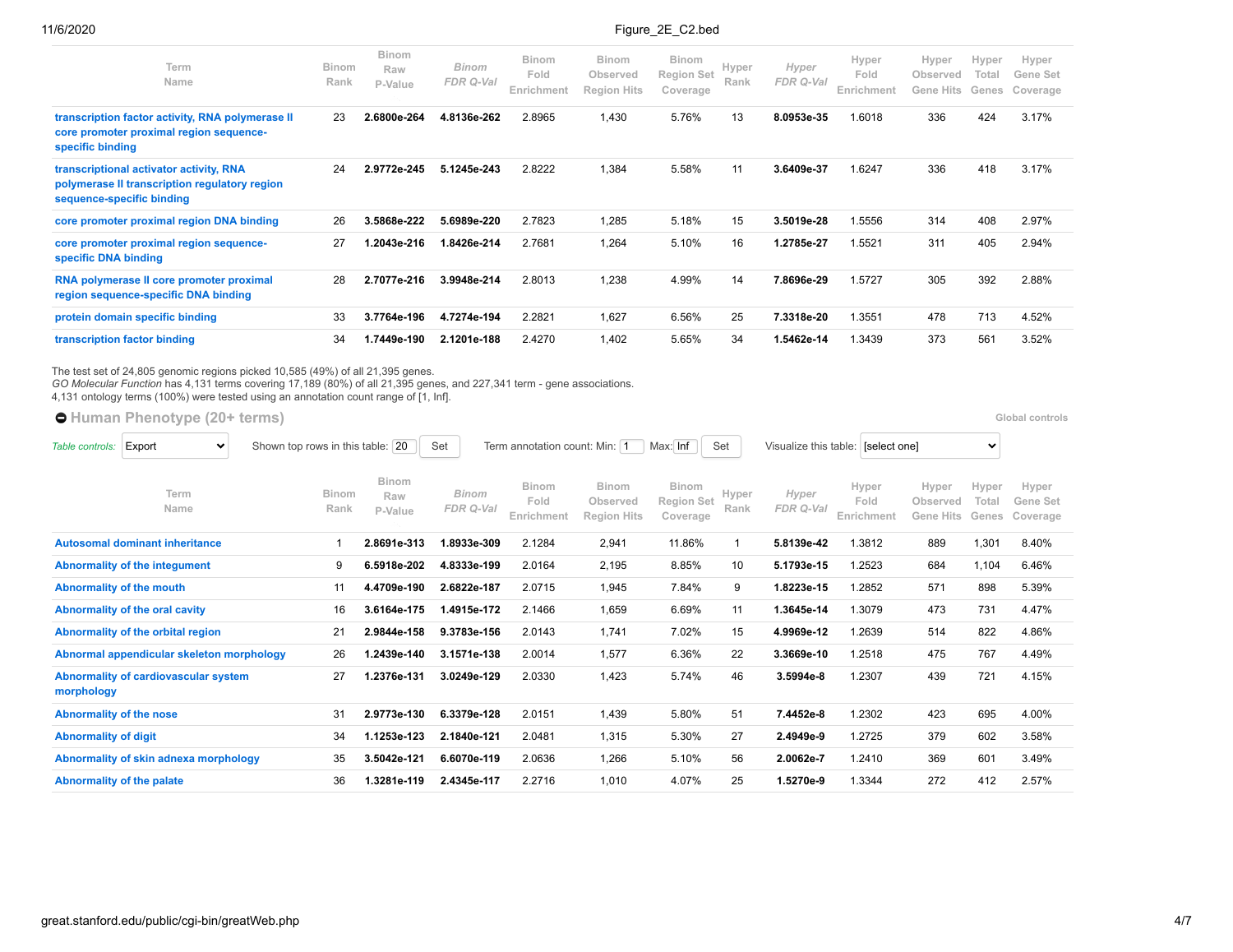| Term<br><b>Name</b>                                         | <b>Binom</b><br>Rank | <b>Binom</b><br>Raw<br>P-Value | <b>Binom</b><br>FDR Q-Val | <b>Binom</b><br>Fold<br>Enrichment | <b>Binom</b><br>Observed<br><b>Region Hits</b> | <b>Binom</b><br><b>Region Set</b><br>Coverage | Hyper<br>Rank | Hyper<br>FDR Q-Val | Hyper<br>Fold<br>Enrichment | Hyper<br>Observed<br>Gene Hits | Hyper<br>Total<br>Genes | Hyper<br>Gene Set<br>Coverage |
|-------------------------------------------------------------|----------------------|--------------------------------|---------------------------|------------------------------------|------------------------------------------------|-----------------------------------------------|---------------|--------------------|-----------------------------|--------------------------------|-------------------------|-------------------------------|
| Aplasia/hypoplasia affecting bones of the axial<br>skeleton | 40                   | 2.2350e-117                    | 3.6871e-115               | 2.3967                             | 890                                            | 3.59%                                         | 47            | 4.1593e-8          | 1.3270                      | 237                            | 361                     | 2.24%                         |
| Abnormal morphology of the ocular adnexa                    | 41                   | 3.2782e-116                    | 5.2763e-114               | 2.0391                             | 1,250                                          | 5.04%                                         | 30            | 3.3823e-9          | 1.2732                      | 371                            | 589                     | 3.50%                         |
| Abnormal heart morphology                                   | 43                   | 7.2568e-116                    | 1.1137e-113               | 2.0588                             | 1,218                                          | 4.91%                                         | 74            | 9.4583e-7          | 1.2259                      | 373                            | 615                     | 3.52%                         |
| <b>Abnormality of the dentition</b>                         | 45                   | 2.5972e-115                    | 3.8086e-113               | 2.2898                             | 958                                            | 3.86%                                         | 62            | 4.4710e-7          | 1.3017                      | 237                            | 368                     | 2.24%                         |
| Abnormality of the gastrointestinal tract                   | 46                   | 3.8034e-115                    | 5.4562e-113               | 2.0715                             | 1,193                                          | 4.81%                                         | 34            | 6.5531e-9          | 1.2770                      | 350                            | 554                     | 3.31%                         |
| <b>Abnormality of connective tissue</b>                     | 47                   | 7.4816e-115                    | 1.0504e-112               | 2.0804                             | 1,178                                          | 4.75%                                         | 23            | 4.6271e-10         | 1.2935                      | 359                            | 561                     | 3.39%                         |
| Abnormality of the vasculature                              | 50                   | 8.5108e-110                    | 1.1233e-107               | 2.0841                             | 1,122                                          | 4.52%                                         | 40            | 1.9764e-8          | 1.2702                      | 345                            | 549                     | 3.26%                         |
| Aplasia/hypoplasia involving the skeleton                   | 52                   | 8.8742e-109                    | 1.1262e-106               | 2.0871                             | 1,108                                          | 4.47%                                         | 48            | 6.0122e-8          | 1.2712                      | 322                            | 512                     | 3.04%                         |
| Abnormal reproductive system morphology                     | 54                   | 3.4735e-107                    | 4.2448e-105               | 2.0163                             | 1.186                                          | 4.78%                                         | 149           | 5.9925e-5          | 1.2044                      | 317                            | 532                     | 2.99%                         |

The test set of 24,805 genomic regions picked 10,585 (49%) of all 21,395 genes.<br>*Human Phenotype* has 6,599 terms covering 3,215 (15%) of all 21,395 genes, and 244,972 term - gene associations.<br>6,599 ontology terms (100%)

# **[Mouse Phenotype Single KO](https://great-help.atlassian.net/wiki/spaces/GREAT/Mouse+Phenotype+Single+KO) (20+ terms) [Global controls](http://great.stanford.edu/public/cgi-bin/greatWeb.php#global_controls_header)**

| Table controls:                    | Shown top rows in this table:<br>Export<br>20<br>v |  |                      |                                | Set |                           | Term annotation count: Min: 1      |                                                | Max: Inf                                      | Set           |                    | Visualize this table:   [select one] |                                | $\checkmark$            |                               |
|------------------------------------|----------------------------------------------------|--|----------------------|--------------------------------|-----|---------------------------|------------------------------------|------------------------------------------------|-----------------------------------------------|---------------|--------------------|--------------------------------------|--------------------------------|-------------------------|-------------------------------|
|                                    | Term<br>Name                                       |  | <b>Binom</b><br>Rank | <b>Binom</b><br>Raw<br>P-Value |     | <b>Binom</b><br>FDR Q-Val | <b>Binom</b><br>Fold<br>Enrichment | <b>Binom</b><br>Observed<br><b>Region Hits</b> | <b>Binom</b><br><b>Region Set</b><br>Coverage | Hyper<br>Rank | Hyper<br>FDR Q-Val | Hyper<br>Fold<br>Enrichment          | Hyper<br>Observed<br>Gene Hits | Hyper<br>Total<br>Genes | Hyper<br>Gene Set<br>Coverage |
|                                    | nervous system phenotype                           |  | 1                    | 0.0000                         |     | 0.0000                    | 2.0198                             | 6,250                                          | 25.20%                                        |               | 2.4017e-99         | 1.3777                               | 1,933                          | 2,836                   | 18.26%                        |
|                                    | lethality during fetal growth through weaning      |  | 1                    | 0.0000                         |     | 0.0000                    | 2.2636                             | 4,591                                          | 18.51%                                        | 6             | 4.0579e-81         | 1.4424                               | 1,256                          | 1.760                   | 11.87%                        |
| preweaning lethality               |                                                    |  | 1                    | 0.0000                         |     | 0.0000                    | 2.0297                             | 7,228                                          | 29.14%                                        | 8             | 8.4757e-80         | 1.2957                               | 2,291                          | 3,574                   | 21.64%                        |
| abnormal nervous system morphology |                                                    |  | 1                    | 0.0000                         |     | 0.0000                    | 2.1284                             | 5,237                                          | 21.11%                                        | 9             | 7.1345e-79         | 1.3841                               | 1,527                          | 2,230                   | 14.43%                        |
| cardiovascular system phenotype    |                                                    |  |                      | 0.0000                         |     | 0.0000                    | 2.0038                             | 4,855                                          | 19.57%                                        | 12            | 5.1338e-65         | 1.3469                               | 1,506                          | 2,260                   | 14.23%                        |
| skeleton phenotype                 |                                                    |  |                      | 0.0000                         |     | 0.0000                    | 2.0889                             | 4,309                                          | 17.37%                                        | 14            | 5.4533e-58         | 1.3576                               | 1,295                          | 1,928                   | 12.23%                        |
|                                    | abnormal skeleton morphology                       |  |                      | 0.0000                         |     | 0.0000                    | 2.1029                             | 4,150                                          | 16.73%                                        | 18            | 4.5641e-55         | 1.3582                               | 1,231                          | 1,832                   | 11.63%                        |
| perinatal lethality                |                                                    |  | 1                    | 0.0000                         |     | 0.0000                    | 2.3825                             | 2,795                                          | 11.27%                                        | 21            | 3.3852e-54         | 1.4908                               | 725                            | 983                     | 6.85%                         |
|                                    | abnormal brain morphology                          |  | 1                    | 0.0000                         |     | 0.0000                    | 2.1793                             | 3,392                                          | 13.67%                                        | 27            | 5.4929e-50         | 1.3996                               | 941                            | 1,359                   | 8.89%                         |
|                                    | abnormal cardiovascular system morphology          |  | 1                    | 0.0000                         |     | 0.0000                    | 2.0816                             | 3,851                                          | 15.53%                                        | 30            | 1.1038e-47         | 1.3459                               | 1,138                          | 1,709                   | 10.75%                        |
|                                    | abnormal axial skeleton morphology                 |  |                      | 0.0000                         |     | 0.0000                    | 2.2849                             | 2,936                                          | 11.84%                                        | 39            | 2.1698e-41         | 1.3958                               | 799                            | 1,157                   | 7.55%                         |
| vision/eye phenotype               |                                                    |  |                      | 0.0000                         |     | 0.0000                    | 2.2103                             | 3,254                                          | 13.12%                                        | 41            | 5.1436e-41         | 1.3624                               | 916                            | 1,359                   | 8.65%                         |
|                                    | abnormal eye morphology                            |  |                      | 0.0000                         |     | 0.0000                    | 2.2631                             | 3,093                                          | 12.47%                                        | 42            | 5.3812e-39         | 1.3690                               | 848                            | 1,252                   | 8.01%                         |
| embryo phenotype                   |                                                    |  |                      | 0.0000                         |     | 0.0000                    | 2.1980                             | 3,554                                          | 14.33%                                        | 66            | 1.1045e-28         | 1.2838                               | 980                            | 1,543                   | 9.26%                         |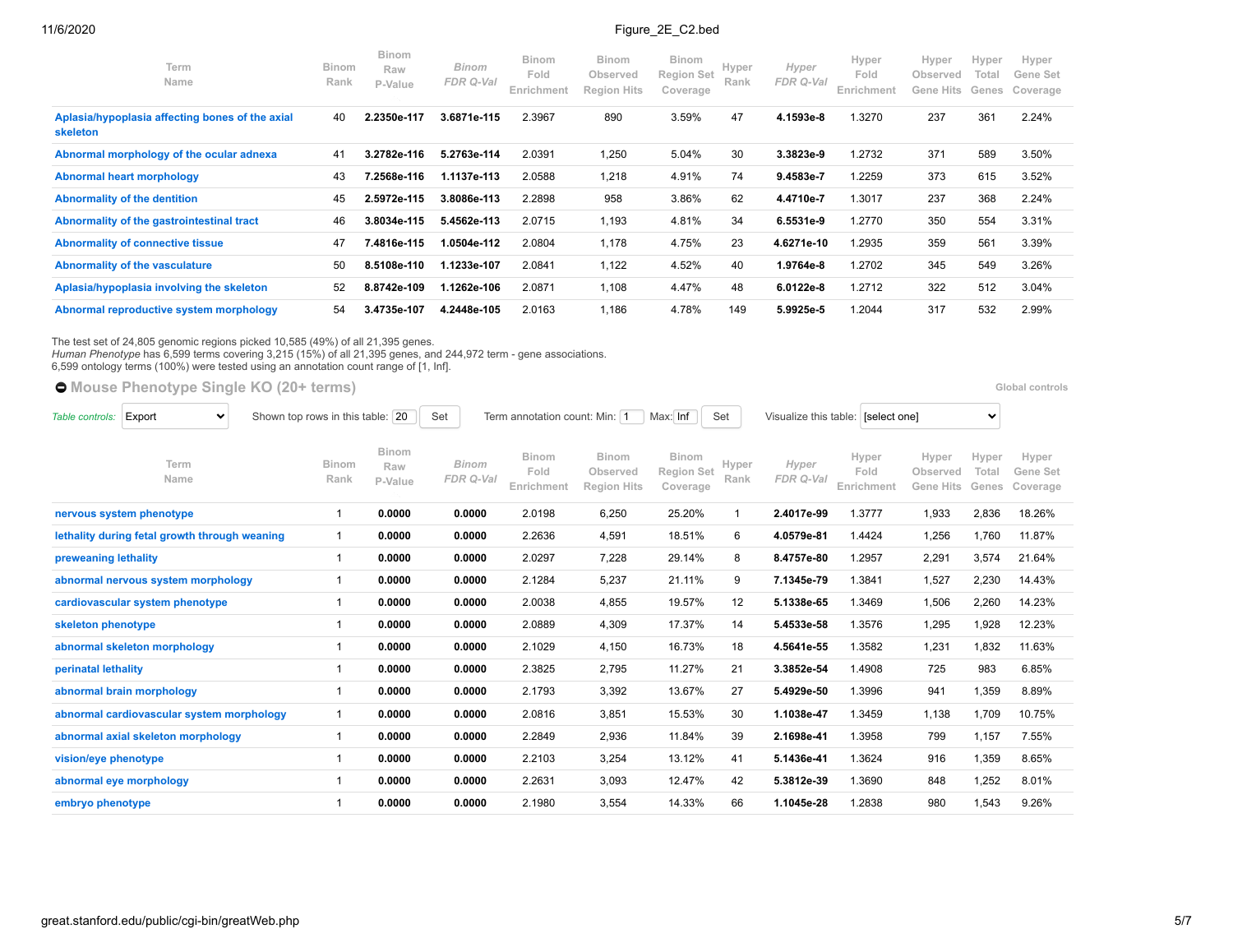| Term<br>Name                        | <b>Binom</b><br>Rank | <b>Binom</b><br>Raw<br>P-Value | <b>Binom</b><br>FDR Q-Val | <b>Binom</b><br>Fold<br>Enrichment | <b>Binom</b><br>Observed<br><b>Region Hits</b> | <b>Binom</b><br>Region Set<br>Coverage | Hyper<br>Rank | Hyper<br>FDR Q-Val | Hyper<br>Fold<br>Enrichmenf | Hyper<br>Observed<br>Gene Hits | Hyper<br>Total | Hyper<br>Gene Set<br>Genes Coverage |
|-------------------------------------|----------------------|--------------------------------|---------------------------|------------------------------------|------------------------------------------------|----------------------------------------|---------------|--------------------|-----------------------------|--------------------------------|----------------|-------------------------------------|
| abnormal embryo morphology          |                      | 0.0000                         | 0.0000                    | 2.2514                             | 2,839                                          | 11.45%                                 | 98            | 5.3992e-24         | 1.2997                      | 753                            | 1.17'          | 7.11%                               |
| craniofacial phenotype              | 37                   | 0672e-321.                     | 2.6449e-319               | 2.2965                             | 2,582                                          | 10.41%                                 | 50            | 2.7947e-37         | 1.4134                      | 672                            | 961            | 6.35%                               |
| abnormal craniofacial morphology    | 38                   | 6.4130e-321                    | 1.5476e-318               | 2.2966                             | 2,576                                          | 10.39%                                 | 52            | 4.7118e-37         | 1.4130                      | 669                            | 957            | 6.32%                               |
| abnormal nervous system development | 41                   | 4.5886e-309                    | 1.0263e-306               | 2.2738                             | 2,535                                          | 10.22%                                 | 46            | 1.2492e-37         | 1.4166                      | 670                            | 956            | 6.33%                               |
| digestive/alimentary phenotype      | 42                   | 8.2277e-308                    | I.7964e-305               | 2.2508                             | 2,577                                          | 10.39%                                 | 53            | 5.4517e-37         | 1.3921                      | 728                            | 1,057          | 6.88%                               |
| integument phenotype                | 43                   | 5.2598e-304                    | 1.1217e-301               | 2.0038                             | 3,270                                          | 13.18%                                 | 40            | 4.1423e-41         | .3401                       | 1.019                          | 1.537          | 9.63%                               |

The test set of 24,805 genomic regions picked 10,585 (49%) of all 21,395 genes.<br>*Mouse Phenotype Single KO* has 9,170 terms covering 9,466 (44%) of all 21,395 genes, and 551,620 term - gene associations.<br>9,170 ontology ter

|                      | ● Mouse Phenotype (20+ terms)                 |                                  |                                |                           |                                    |                                                |                                               |                |                    |                                    |                                       |                         | Global controls               |
|----------------------|-----------------------------------------------|----------------------------------|--------------------------------|---------------------------|------------------------------------|------------------------------------------------|-----------------------------------------------|----------------|--------------------|------------------------------------|---------------------------------------|-------------------------|-------------------------------|
| Table controls:      | Export<br>$\checkmark$                        | Shown top rows in this table: 20 |                                | Set                       | Term annotation count: Min: 1      |                                                | Max: Inf                                      | Set            |                    | Visualize this table: [select one] |                                       | $\checkmark$            |                               |
|                      | Term<br>Name                                  | Binom<br>Rank                    | <b>Binom</b><br>Raw<br>P-Value | <b>Binom</b><br>FDR Q-Val | <b>Binom</b><br>Fold<br>Enrichment | <b>Binom</b><br>Observed<br><b>Region Hits</b> | <b>Binom</b><br><b>Region Set</b><br>Coverage | Hyper<br>Rank  | Hyper<br>FDR Q-Val | Hyper<br>Fold<br>Enrichment        | Hyper<br>Observed<br><b>Gene Hits</b> | Hyper<br>Total<br>Genes | Hyper<br>Gene Set<br>Coverage |
|                      | nervous system phenotype                      | -1                               | 0.0000                         | 0.0000                    | 2.0178                             | 7,247                                          | 29.22%                                        | $\mathbf{1}$   | 5.4564e-118        | 1.3728                             | 2,278                                 | 3,354                   | 21.52%                        |
| preweaning lethality |                                               | $\mathbf 1$                      | 0.0000                         | 0.0000                    | 2.0169                             | 8,080                                          | 32.57%                                        | 6              | 6.3495e-98         | 1.3034                             | 2,611                                 | 4,049                   | 24.67%                        |
|                      | abnormal nervous system morphology            | $\mathbf{1}$                     | 0.0000                         | 0.0000                    | 2.1077                             | 6,259                                          | 25.23%                                        | $\overline{7}$ | 2.5688e-97         | 1.3800                             | 1,868                                 | 2,736                   | 17.65%                        |
|                      | lethality during fetal growth through weaning | $\mathbf{1}$                     | 0.0000                         | 0.0000                    | 2.1916                             | 5,683                                          | 22.91%                                        | 9              | 3.9913e-96         | 1.4142                             | 1,619                                 | 2,314                   | 15.30%                        |
|                      | cardiovascular system phenotype               | $\mathbf 1$                      | 0.0000                         | 0.0000                    | 2.0191                             | 5,626                                          | 22.68%                                        | 12             | 2.1219e-82         | 1.3588                             | 1,760                                 | 2,618                   | 16.63%                        |
| skeleton phenotype   |                                               | $\mathbf{1}$                     | 0.0000                         | 0.0000                    | 2.0935                             | 4,916                                          | 19.82%                                        | 14             | 5.7776e-73         | 1.3716                             | 1,497                                 | 2,206                   | 14.14%                        |
| perinatal lethality  |                                               | $\mathbf 1$                      | 0.0000                         | 0.0000                    | 2.3141                             | 3,636                                          | 14.66%                                        | 15             | 1.0290e-70         | 1.4760                             | 980                                   | 1,342                   | 9.26%                         |
|                      | abnormal skeleton morphology                  | $\mathbf 1$                      | 0.0000                         | 0.0000                    | 2.1000                             | 4,721                                          | 19.03%                                        | 19             | 1.3892e-68         | 1.3707                             | 1,420                                 | 2,094                   | 13.42%                        |
|                      | abnormal cardiovascular system morphology     | $\mathbf{1}$                     | 0.0000                         | 0.0000                    | 2.1081                             | 4,671                                          | 18.83%                                        | 22             | 4.3602e-65         | 1.3645                             | 1,390                                 | 2,059                   | 13.13%                        |
|                      | abnormal brain morphology                     | $\mathbf{1}$                     | 0.0000                         | 0.0000                    | 2.1813                             | 4,221                                          | 17.02%                                        | 24             | 9.8089e-64         | 1.3973                             | 1,189                                 | 1,720                   | 11.23%                        |
| muscle phenotype     |                                               | $\mathbf 1$                      | 0.0000                         | 0.0000                    | 2.1167                             | 3,461                                          | 13.95%                                        | 25             | 1.5579e-61         | 1.4261                             | 1,028                                 | 1,457                   | 9.71%                         |
|                      | abnormal neuron morphology                    | $\mathbf{1}$                     | 0.0000                         | 0.0000                    | 2.1135                             | 3,696                                          | 14.90%                                        | 30             | 5.5625e-58         | 1.3999                             | 1,077                                 | 1,555                   | 10.17%                        |
| neonatal lethality   |                                               | $\mathbf{1}$                     | 0.0000                         | 0.0000                    | 2.3326                             | 2,770                                          | 11.17%                                        | 32             | 5.3319e-57         | 1.4996                             | 736                                   | 992                     | 6.95%                         |
|                      | abnormal cardiovascular system physiology     | $\mathbf{1}$                     | 0.0000                         | 0.0000                    | 2.0101                             | 3,632                                          | 14.64%                                        | 34             | 1.4099e-55         | 1.3813                             | 1,118                                 | 1,636                   | 10.56%                        |
| vision/eye phenotype |                                               | $\mathbf{1}$                     | 0.0000                         | 0.0000                    | 2.2196                             | 3,859                                          | 15.56%                                        | 35             | 1.6325e-54         | 1.3830                             | 1,090                                 | 1,593                   | 10.30%                        |
|                      | abnormal eye morphology                       | -1                               | 0.0000                         | 0.0000                    | 2.2657                             | 3,675                                          | 14.82%                                        | 37             | 1.1838e-52         | 1.3911                             | 1,020                                 | 1,482                   | 9.64%                         |
|                      | abnormal axial skeleton morphology            | -1                               | 0.0000                         | 0.0000                    | 2.2751                             | 3,411                                          | 13.75%                                        | 39             | 3.9310e-51         | 1.4036                             | 943                                   | 1,358                   | 8.91%                         |
|                      | digestive/alimentary phenotype                |                                  | 0.0000                         | 0.0000                    | 2.2263                             | 3,300                                          | 13.30%                                        | 40             | 2.4669e-50         | 1.3961                             | 958                                   | 1,387                   | 9.05%                         |